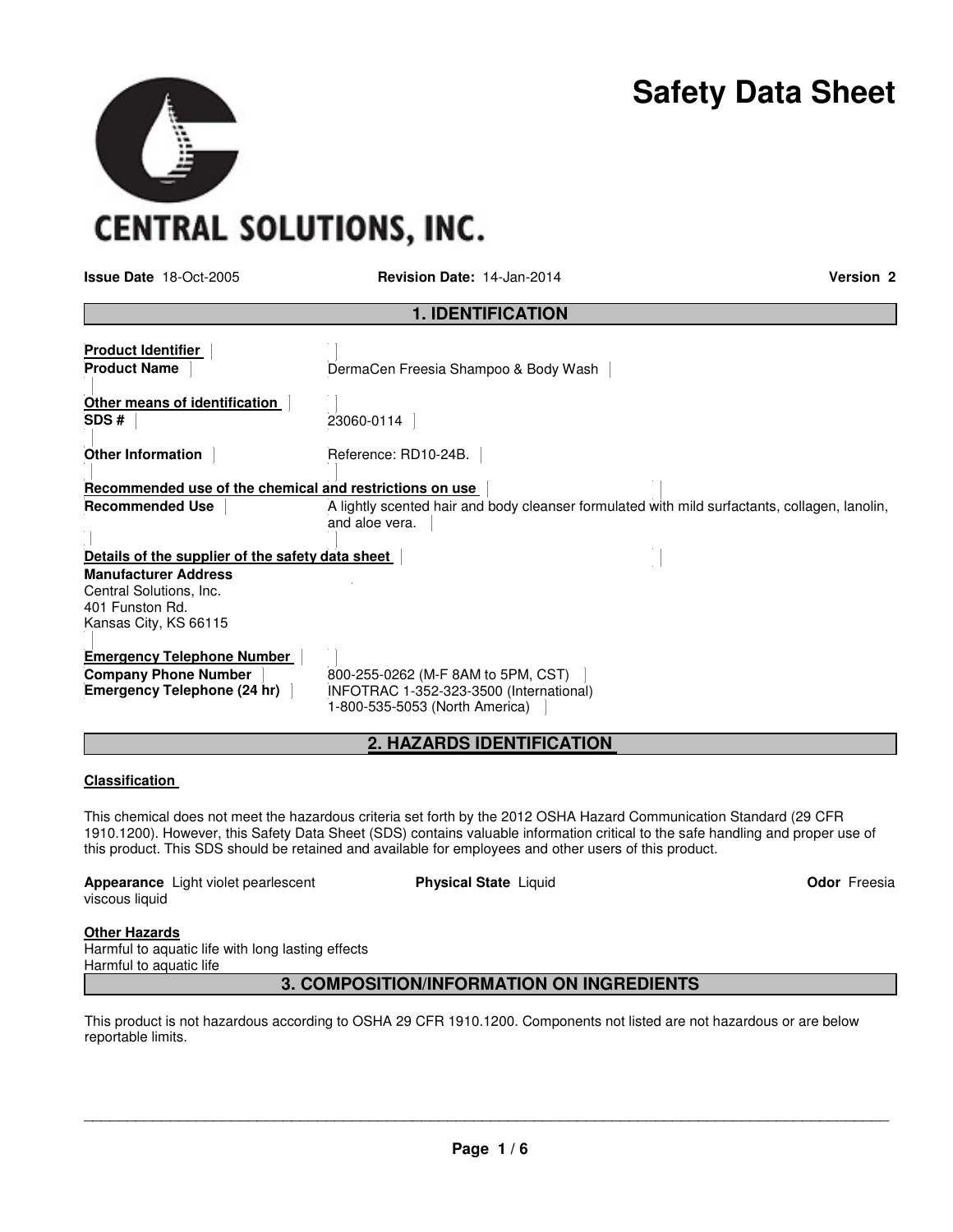#### \_\_\_\_\_\_\_\_\_\_\_\_\_\_\_\_\_\_\_\_\_\_\_\_\_\_\_\_\_\_\_\_\_\_\_\_\_\_\_\_\_\_\_\_\_\_\_\_\_\_\_\_\_\_\_\_\_\_\_\_\_\_\_\_\_\_\_\_\_\_\_\_\_\_\_\_\_\_\_\_\_\_\_\_\_\_\_\_\_\_\_\_\_ **4. FIRST-AID MEASURES**

#### **First Aid Measures**

| <b>Eve Contact</b>                                                         | Rinse immediately with plenty of water, also under the evelids, for at least 15 minutes.          |  |  |  |
|----------------------------------------------------------------------------|---------------------------------------------------------------------------------------------------|--|--|--|
| <b>Skin Contact</b>                                                        | If skin irritation develops, wash product off with water.                                         |  |  |  |
| <b>Inhalation</b>                                                          | Remove to fresh air.                                                                              |  |  |  |
| Ingestion                                                                  | Dilute by giving a large amount of water. Allow vomiting to occur, then get medical<br>attention. |  |  |  |
| Most important symptoms and effects                                        |                                                                                                   |  |  |  |
| <b>Symptoms</b>                                                            | May cause mild eye irritation. May cause gastrointestinal disturbance.                            |  |  |  |
| Indication of any immediate medical attention and special treatment needed |                                                                                                   |  |  |  |

**Notes to Physician Treat symptomatically.** 

# **5. FIRE-FIGHTING MEASURES**

#### **Suitable Extinguishing Media**

Use extinguishing measures that are appropriate to local circumstances and the surrounding environment.

**Unsuitable Extinguishing Media** Not determined.

#### **Specific Hazards Arising from the Chemical**

Non-flammable.

#### **Protective equipment and precautions for firefighters**

As in any fire, wear self-contained breathing apparatus pressure-demand, MSHA/NIOSH (approved or equivalent) and full protective gear.

#### **6. ACCIDENTAL RELEASE MEASURES**

#### **Personal precautions, protective equipment and emergency procedures**

**Personal Precautions Use personal protective equipment as required.** 

#### **Methods and material for containment and cleaning up**

**Methods for Containment** Prevent further leakage or spillage if safe to do so.

**Methods for Clean-Up** Small spills (less than 1 gallon) may be washed down a drain with lots of water or cleaned up and disposed of into a sanitary sewer system. Large spills (more than 1 gallon) should be contained and collected (by absorption [sand, clay, or other absorbent material] or vacuuming) then disposed of properly.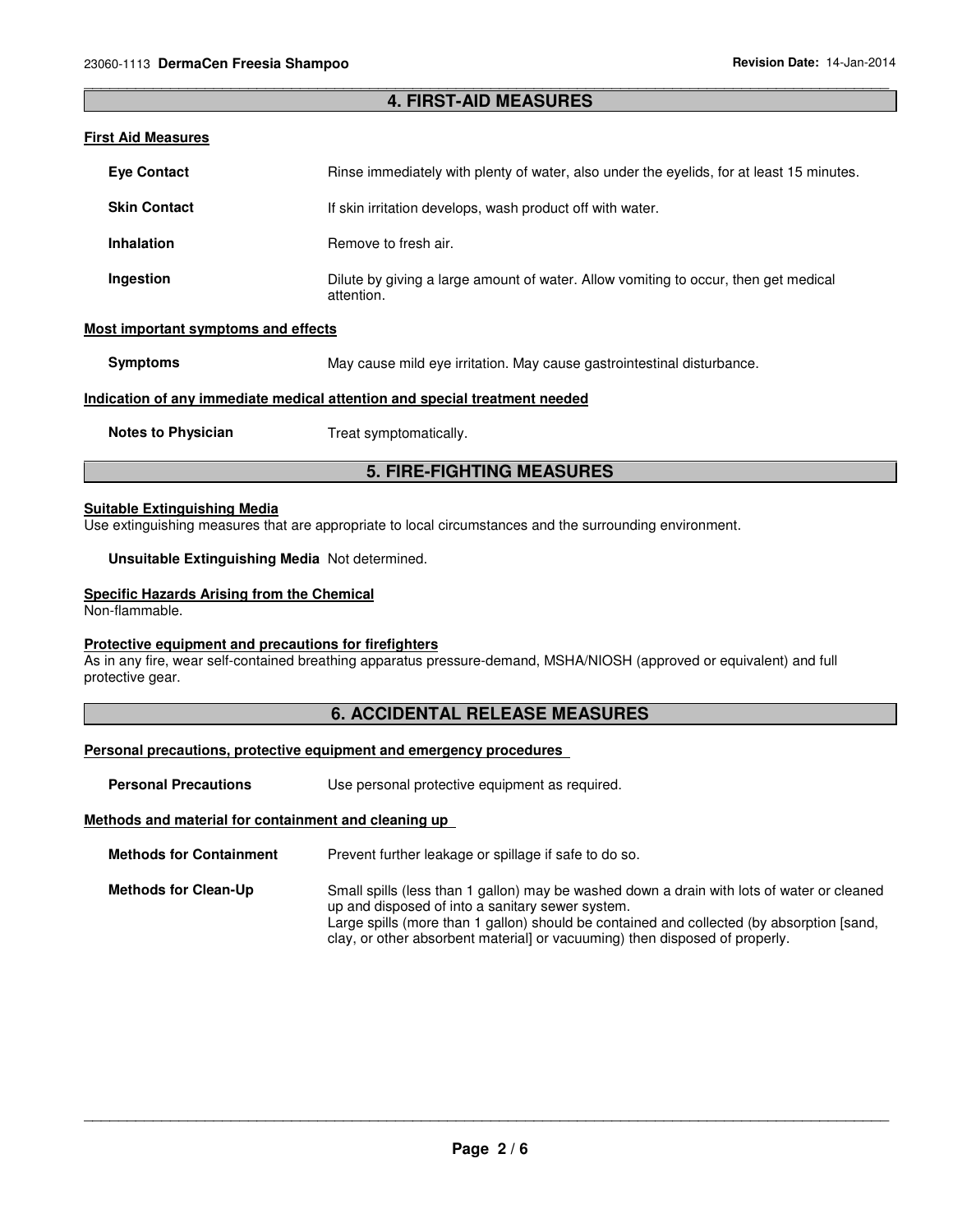| <b>7. HANDLING AND STORAGE</b>                                        |                                                                                                                                                                                |  |  |  |
|-----------------------------------------------------------------------|--------------------------------------------------------------------------------------------------------------------------------------------------------------------------------|--|--|--|
| <b>Precautions for safe handling</b>                                  |                                                                                                                                                                                |  |  |  |
| <b>Advice on Safe Handling</b>                                        | Handle in accordance with good industrial hygiene and safety practice.                                                                                                         |  |  |  |
| Conditions for safe storage, including any incompatibilities          |                                                                                                                                                                                |  |  |  |
| <b>Storage Conditions</b>                                             | Keep containers tightly closed in a dry, cool and well-ventilated place. Do not contaminate<br>food or feed stuffs. Do not reuse container. Keep out of the reach of children. |  |  |  |
| <b>Incompatible Materials</b>                                         | None known.                                                                                                                                                                    |  |  |  |
| 8. EXPOSURE CONTROLS/PERSONAL PROTECTION                              |                                                                                                                                                                                |  |  |  |
| <b>Exposure Guidelines</b>                                            | No exposure limits noted for ingredient(s)                                                                                                                                     |  |  |  |
| <b>Appropriate engineering controls</b>                               |                                                                                                                                                                                |  |  |  |
| <b>Engineering Controls</b>                                           | None under normal use conditions.                                                                                                                                              |  |  |  |
| Individual protection measures, such as personal protective equipment |                                                                                                                                                                                |  |  |  |
| <b>Eye/Face Protection</b>                                            | Avoid contact with eyes.                                                                                                                                                       |  |  |  |
| <b>Skin and Body Protection</b>                                       | No special technical protective measures are necessary.                                                                                                                        |  |  |  |
| <b>Respiratory Protection</b>                                         | No protective equipment is needed under normal use conditions.                                                                                                                 |  |  |  |
|                                                                       | General Hygiene Considerations Do not get in eyes. Keep away from food and drink.                                                                                              |  |  |  |

\_\_\_\_\_\_\_\_\_\_\_\_\_\_\_\_\_\_\_\_\_\_\_\_\_\_\_\_\_\_\_\_\_\_\_\_\_\_\_\_\_\_\_\_\_\_\_\_\_\_\_\_\_\_\_\_\_\_\_\_\_\_\_\_\_\_\_\_\_\_\_\_\_\_\_\_\_\_\_\_\_\_\_\_\_\_\_\_\_\_\_\_\_

# **9. PHYSICAL AND CHEMICAL PROPERTIES**

# **Information on basic physical and chemical properties**

| <b>Physical State</b><br>Appearance<br>Color                                                                                                                                                                                                                                                                                                                                                                                                                                                                                               | Liquid<br>Light violet pearlescent viscous liquid<br>Light violet                                                                                                                                                                                                                                                                        | Odor<br><b>Odor Threshold</b> | Freesia<br>Not determined |
|--------------------------------------------------------------------------------------------------------------------------------------------------------------------------------------------------------------------------------------------------------------------------------------------------------------------------------------------------------------------------------------------------------------------------------------------------------------------------------------------------------------------------------------------|------------------------------------------------------------------------------------------------------------------------------------------------------------------------------------------------------------------------------------------------------------------------------------------------------------------------------------------|-------------------------------|---------------------------|
| <b>Property</b><br>рH<br><b>Melting Point/Freezing Point</b><br><b>Boiling Point/Boiling Range</b><br><b>Flash Point</b><br><b>Evaporation Rate</b><br><b>Flammability (Solid, Gas)</b><br><b>Upper Flammability Limits</b><br><b>Lower Flammability Limit</b><br><b>Vapor Pressure</b><br><b>Vapor Density</b><br><b>Specific Gravity</b><br><b>Water Solubility</b><br>Solubility in other solvents<br><b>Partition Coefficient</b><br><b>Autoignition Temperature</b><br><b>Decomposition Temperature</b><br><b>Kinematic Viscosity</b> | Values<br>5.50-7.50 (ready to use)<br>Not established<br>100 ℃ / 212 F<br>Not flammable<br>Not established<br>$n/a$ -liquid<br>Not applicable<br>Not applicable<br>Not established<br>Not established<br>$1.022 - 1.034$<br>Completely soluble<br>Not determined<br>Not determined<br>Not determined<br>Not determined<br>Not determined | Remarks • Method              |                           |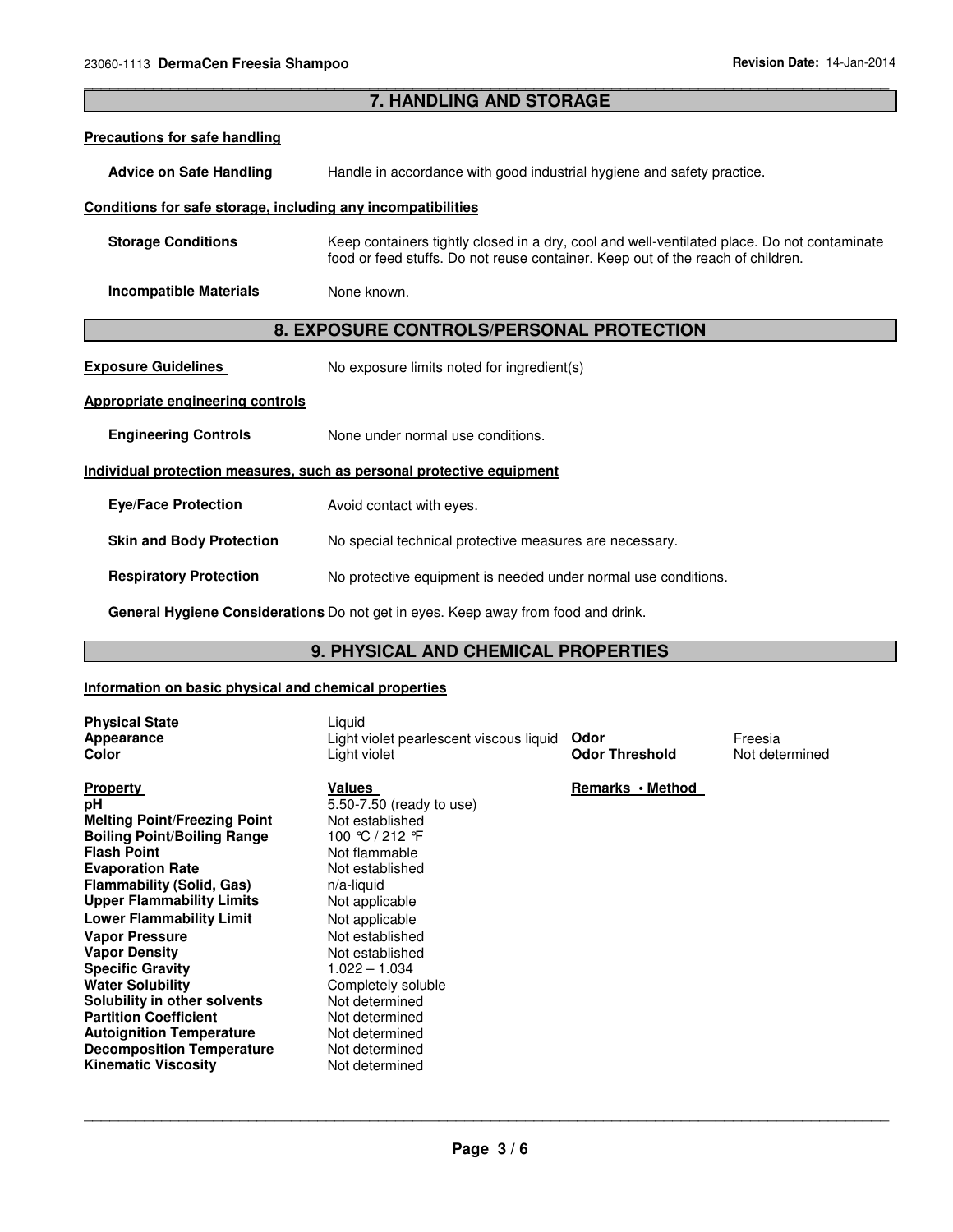#### **Dynamic Viscosity** 3000-6000 cps

**Property Construction Construction Construction Values Construction Construction Remarks • Method Explosive Properties Not determined Oxidizing Properties Not determined**<br> **Density 8.52-8.62** lb/gal

\_\_\_\_\_\_\_\_\_\_\_\_\_\_\_\_\_\_\_\_\_\_\_\_\_\_\_\_\_\_\_\_\_\_\_\_\_\_\_\_\_\_\_\_\_\_\_\_\_\_\_\_\_\_\_\_\_\_\_\_\_\_\_\_\_\_\_\_\_\_\_\_\_\_\_\_\_\_\_\_\_\_\_\_\_\_\_\_\_\_\_\_\_

**Density** 8.52-8.62 lb/gal

# **10. STABILITY AND REACTIVITY**

#### **Reactivity**

Not reactive under normal conditions.

#### **Chemical Stability**

Stable under recommended storage conditions.

#### **Possibility of Hazardous Reactions**

None under normal processing.

**Hazardous Polymerization** Hazardous polymerization does not occur.

#### **Conditions to Avoid**

Keep out of reach of children.

#### **Incompatible Materials**

None known.

#### **Hazardous Decomposition Products**

None known.

# **11. TOXICOLOGICAL INFORMATION**

#### **Information on likely routes of exposure**

| <b>Product Information</b> |                                                                                                       |
|----------------------------|-------------------------------------------------------------------------------------------------------|
| <b>Eye Contact</b>         | Avoid contact with eyes.                                                                              |
| <b>Skin Contact</b>        | Not expected to be a skin irritant during prescribed use.                                             |
| <b>Inhalation</b>          | Under normal conditions of intended use, this material is not expected to be an inhalation<br>hazard. |
| Ingestion                  | Do not taste or swallow.                                                                              |

#### **Component Information**

| <b>Chemical Name</b>                 | Oral LD50           | <b>Dermal LD50</b> | <b>Inhalation LC50</b> |
|--------------------------------------|---------------------|--------------------|------------------------|
| Cocamidopropyl betaine<br>61789-40-0 | Rat<br>= 4900 mg/kg |                    |                        |

## **Information on physical, chemical and toxicological effects**

**Symptoms** Please see section 4 of this SDS for symptoms.

#### **Delayed and immediate effects as well as chronic effects from short and long-term exposure**

**Carcinogenicity** This product does not contain any carcinogens or potential carcinogens as listed by OSHA, IARC or NTP.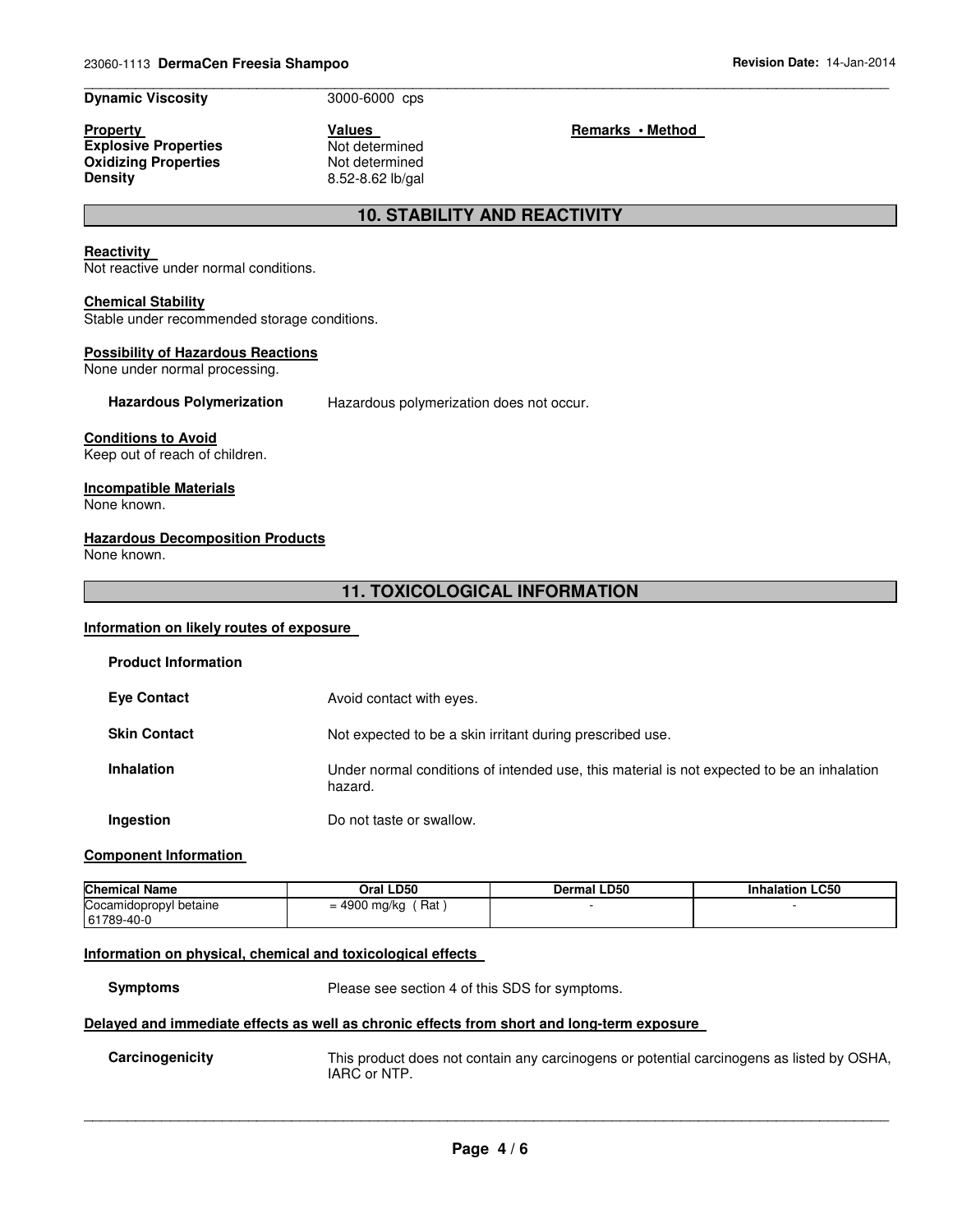#### \_\_\_\_\_\_\_\_\_\_\_\_\_\_\_\_\_\_\_\_\_\_\_\_\_\_\_\_\_\_\_\_\_\_\_\_\_\_\_\_\_\_\_\_\_\_\_\_\_\_\_\_\_\_\_\_\_\_\_\_\_\_\_\_\_\_\_\_\_\_\_\_\_\_\_\_\_\_\_\_\_\_\_\_\_\_\_\_\_\_\_\_\_ **Numerical measures of toxicity**

Not determined

# **12. ECOLOGICAL INFORMATION**

# **Ecotoxicity**

Harmful to aquatic life. Harmful to aquatic life with long lasting effects.

| <b>Chemical Name</b>                 | Algae/aguatic plants                                                                                           | Fish                                                                                                  | <b>Toxicity to</b><br>microorganisms | Crustacea                            |
|--------------------------------------|----------------------------------------------------------------------------------------------------------------|-------------------------------------------------------------------------------------------------------|--------------------------------------|--------------------------------------|
| Cocamidopropyl betaine<br>61789-40-0 | $1.0 - 10.0$ : 72 h<br>Desmodesmus subspicatus<br>mg/L EC50 0.55: 96 h<br>Desmodesmus subspicatus<br>mg/L EC50 | 1.0 - 10.0: 96 h Brachydanio<br>rerio mg/L LC50 2: 96 h<br>Brachydanio rerio mg/L<br>LC50 semi-static |                                      | 6.5: 48 h Daphnia magna<br>mg/L EC50 |

#### **Persistence/Degradability**

Not determined

#### **Bioaccumulation**

Not determined

# **Mobility**

Not determined

# **Other Adverse Effects**

Not determined

# **13. DISPOSAL CONSIDERATIONS**

#### **Waste Treatment Methods**

| <b>Disposal of Wastes</b>     | Disposal should be in accordance with applicable regional, national and local laws and<br>regulations. |
|-------------------------------|--------------------------------------------------------------------------------------------------------|
| <b>Contaminated Packaging</b> | Disposal should be in accordance with applicable regional, national and local laws and<br>regulations. |

# **14. TRANSPORT INFORMATION**

| Please see current shipping paper for most up to date shipping information, including<br>exemptions and special circumstances. |
|--------------------------------------------------------------------------------------------------------------------------------|
| Not regulated                                                                                                                  |
| Not regulated                                                                                                                  |
| Not regulated                                                                                                                  |
|                                                                                                                                |